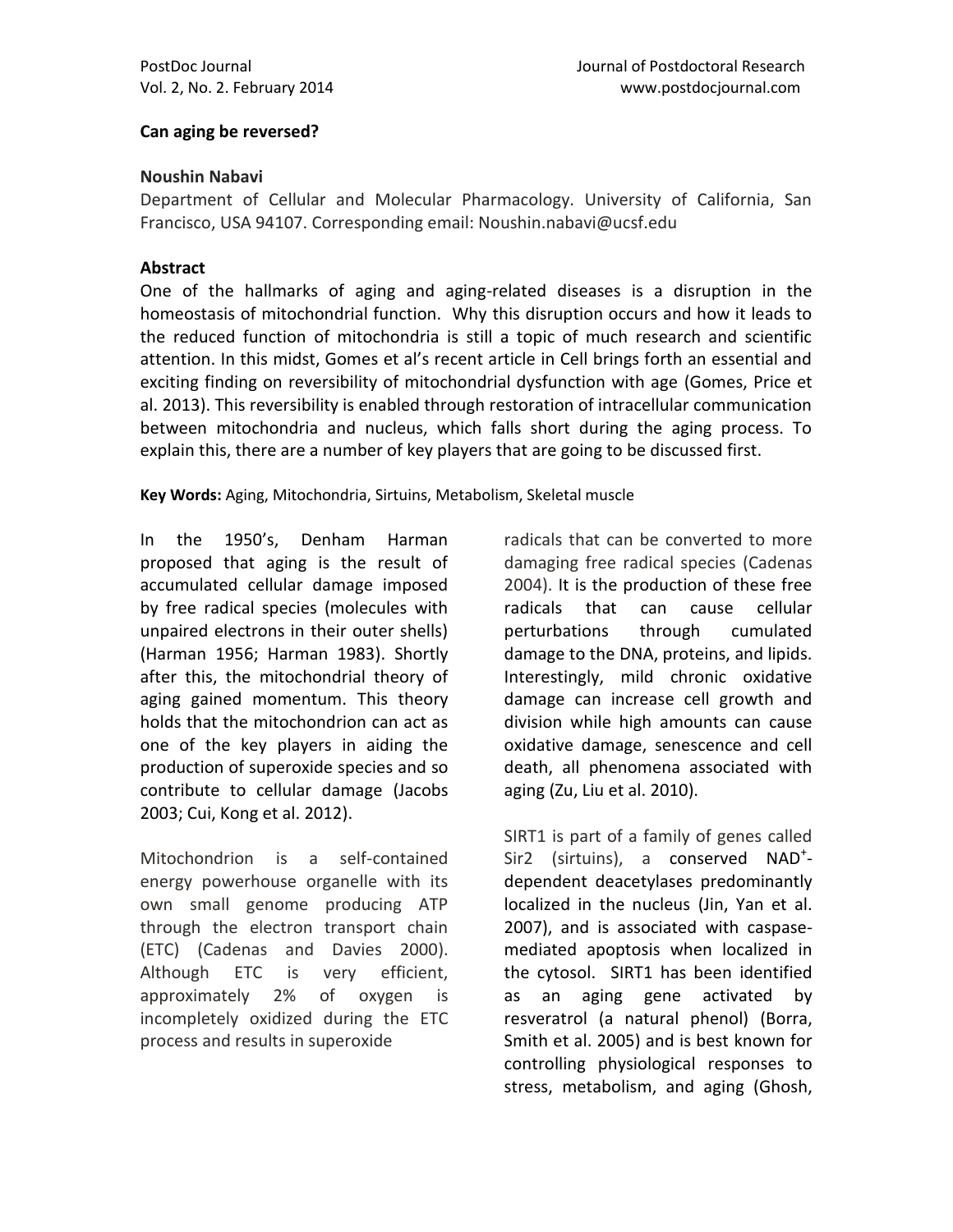Liu et al. 2013; [Satoh, Brace et al. 2013\)](#page-4-1). The expression of SIRT1 is elevated in a number of tissues following calorie restriction (CR) [\(Chen, Bruno et al.](#page-3-10)  [2008\)](#page-3-10), an intervention that extends lifespan and protects organisms from secondary aging related diseases such as cancer [\(Lin and Fang 2013\)](#page-4-2). There exists some controversial data on the role of SIRT1 on HIF-1α activity. There are articles showing that without SIRT1, levels of HIF-1α escalate and HIF-1α dependent gene expression is upregulated. This HIF-1 $\alpha$  stabilization is through deacetylation by SIRT1 [\(Chen,](#page-3-11)  [Dioum et al. 2011\)](#page-3-11). However, SIRT1 has also been shown to repress HIF-1α activity [\(Lim, Lee et al. 2010\)](#page-4-3). Hypoxiainducible factor 1 alpha (HIF-1 $\alpha$ ) adapts cells to stresses like hypoxia and promotes steps in tumor progression and aggressiveness [\(Gruber, Greiner et](#page-3-12)  [al. 2004\)](#page-3-12). Some of the genes it regulates include heme oxygenase-1 (HO-1), vascular endothelial growth factor (VEGF), erythropoietin (EPO), and inducible nitric oxide synthase (iNOS), all hallmarks of cancer and the aging process [\(Gregg 2003;](#page-3-13) [Kang, Kim et al.](#page-3-14)  [2005;](#page-3-14) [Lim, Lee et al. 2010\)](#page-4-4). Gomes et al's finding contributes to understanding HIF-1α stabilization through SIRT1 induction of VHL (an E3 ubiquitin ligase, short for Von Hippel-Lindau) at the protein level. Previously, VHL's role in stabilizing HIF-1α had also been established [\(Nicholas 2008\)](#page-4-5).

One reason why CR is involved in extending lifespan is because intracellular NAD<sup>+</sup> and NADH levels are modulated by nutrient deprivation, energy consumption, or hypoxia. CR increases the NAD<sup>+</sup>: NADH ratio and

extends the lifespan of yeast by activating Sir2. In mammals, this is partly done by SIRT1 promoting the functionality of mitochondrial genes through deacetylating PGC1-α, a powerful regulator of ROS removal and mitochondrial metabolism [\(Austin and](#page-3-15)  [St-Pierre 2012\)](#page-3-15).

## Now can aging be reversed?

Gomes et al has found that deleting SIRT1 in 2-4 month mice accelerated aging. They also observed that this process is marked by a decrease in all mitochondrial genes responsible for oxidative phosphorylation and no change in nuclear genome.

To find whether increase in NAD<sup>+</sup> could rescue SIRT1 activity, Gomes et al injected 22-month-old mice twice daily for a week with nicotinamide mono nucleotide (NMN) – a molecule known to increase levels of NAD<sup>+</sup>.

They found that deleting SIRT1 accelerates aging, whereas raising  $NAD<sup>+</sup>$ levels in old mice not only played a role in nuclear genome regulation but also in regulating and restoring the mitochondrial **oxidative** phosphorylation function in a SIRT1 dependent manner. If the compound was given early enough—prior to excessive mutation accumulation within days, some aspects of the aging process could be reversed. It is also noteworthy that raising the NAD<sup>+</sup> levels (in the form of NMNAT1) in the nucleus improved mitochondrial function whereas raising NAD<sup>+</sup> levels in the Golgi/Cytoplasm/Mitochondria (in the form of NMNAT2 and NMNAT3) did not improve mitochondrial function, further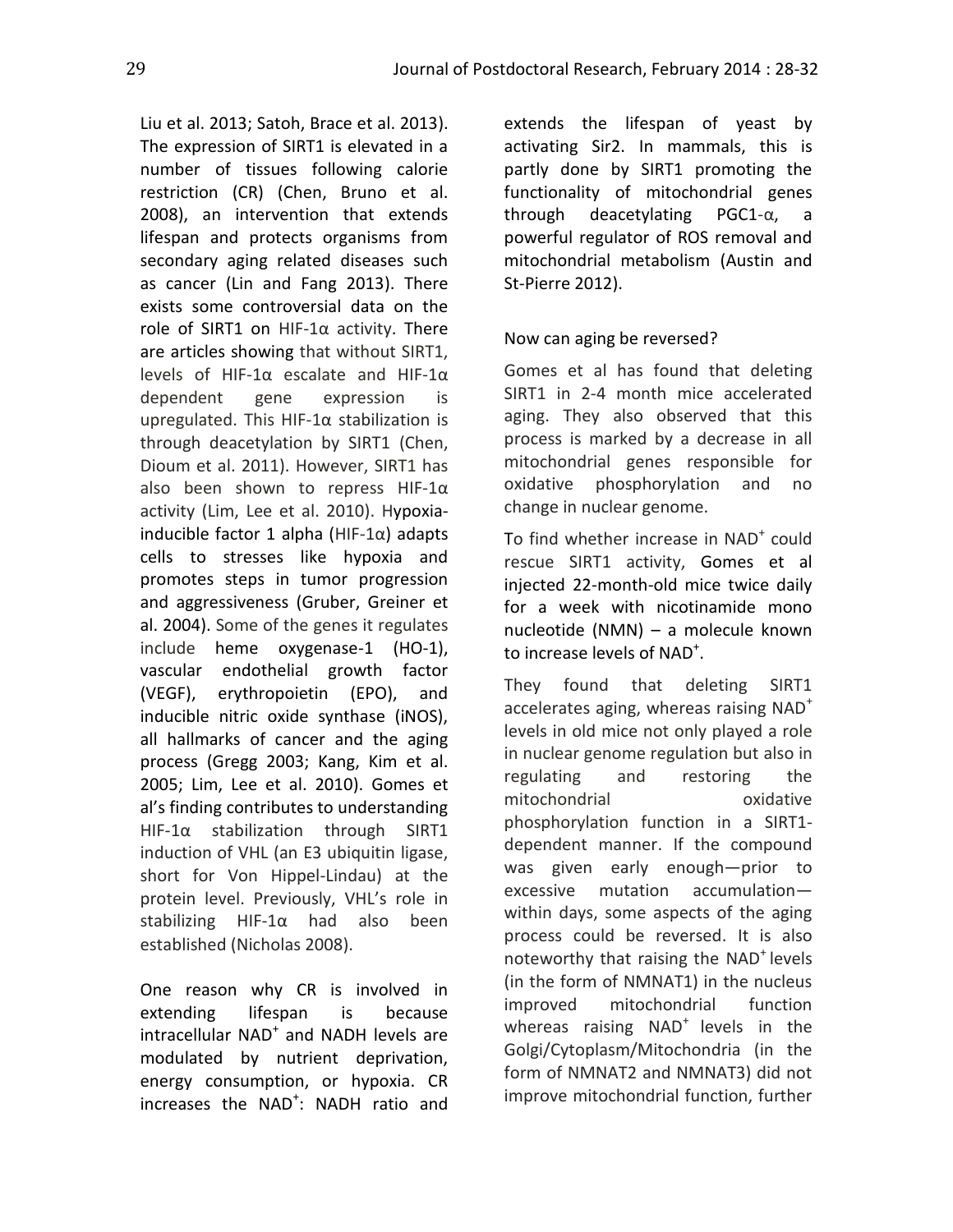pointing to the essential role of nucleus in the process.

To examine how SIRT1 exerts its function on mitochondrial function, Gomes et al inevitably investigated its role on PGC1-α regulation. However, surprisingly, enhancement of mitochondrial function was independent of PGC1-α. Further analysis showed that SIRT1 stabilizes HIF-1α which then modulates c-myc's ability to activate TFAM (responsible for mitochondrial biogenesis) [\(Hock and](#page-3-16)  [Kralli 2009\)](#page-3-16). Therefore, with aging and a concurrent decrease in NAD<sup>+</sup> levels, *SIRT1* loses its ability to regulate HIF-1α, c-myc, and consequently TFAM; thus creating a pseudohypoxic state that disrupts PGC-1α/β-independent

nuclear-mitochondrial communication and contributing to the decline in mitochondrial function over time. This loss of communication reduces the cell's ability to make energy, and thus signs of aging and disease become apparent, a process that is reversible thanks to Gomes et al's study. In the end, although this study is an important contribution to the field of cancer research as well as mitochondrial and metabolic diseases, the findings are of the effect of treatments and not causal. Therefore, firstly the causal correlation need to be investigated more in depth and the effect of treatments on skeletal muscle physiology should also be addressed (i.e. wheel run, and exercise exhaustion and endurance tests).

# Figure 1



Figure 1. Simplified reconstruction of Gomes et al.'s mitochondrial biogenesis mechanism through increase in NAD<sup>+</sup> levels which in turn increases SIRT1 levels that can stabilize nuclear HIF1-α. This stabilization leads to increase of mitochondrial function through TFAM upregulation.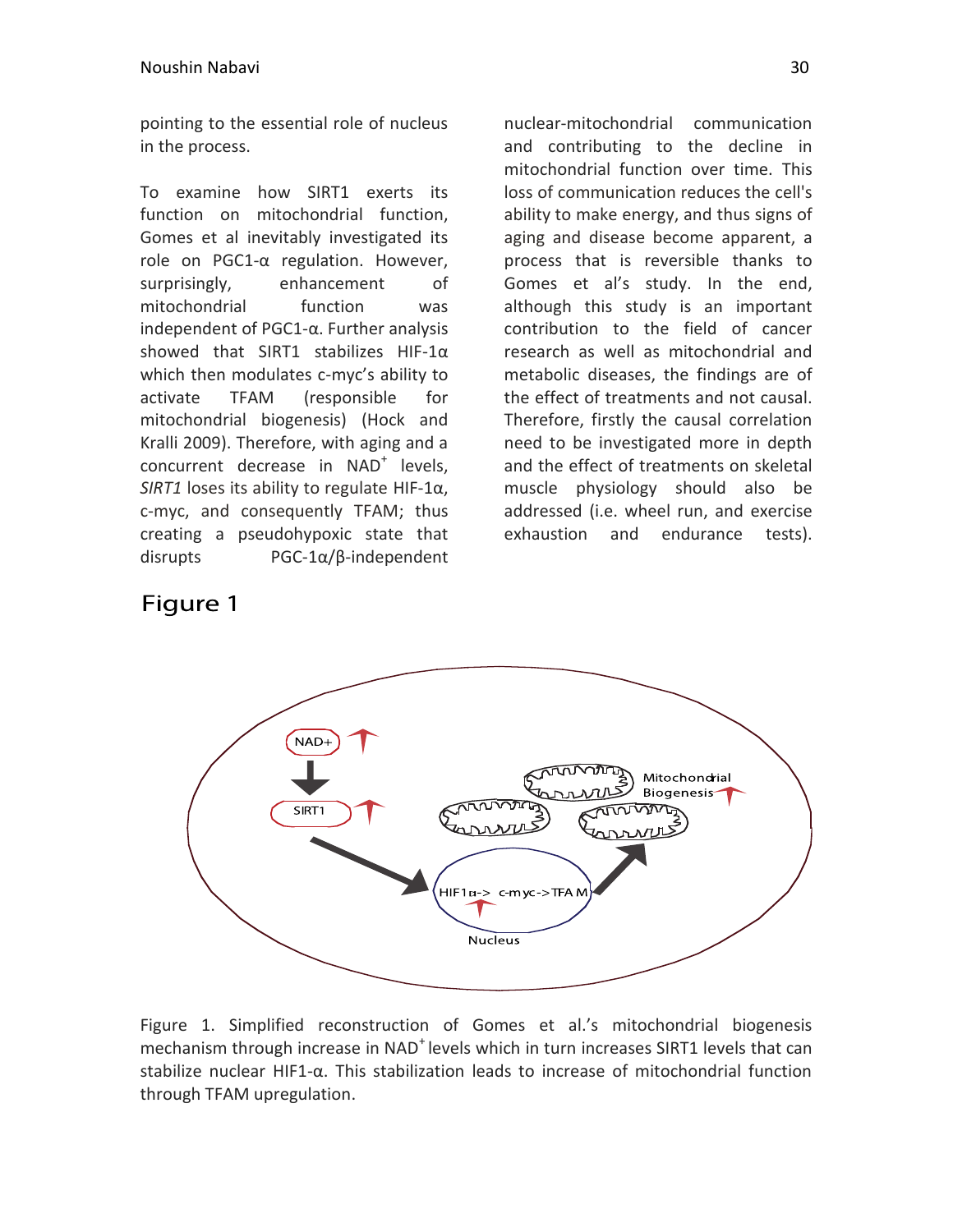# **Acknowledgments**

I would like to thank Dr. Maria Almira Correia for supporting my research work in the present. I also thank the anonymous reviewers for their thoughtful suggestions for improving this article and the scientists working on the science behind this highlight.

## **Reference**:

<span id="page-3-15"></span>Austin, S. and J. St-Pierre (2012). "PGC1α and mitochondrial metabolism – emerging concepts and relevance in ageing and neurodegenerative disorders." Journal of Cell Science **125**(21): 4963-4971.

<span id="page-3-8"></span>Borra, M. T., B. C. Smith, et al. (2005). "Mechanism of Human SIRT1 Activation by Resveratrol." Journal of Biological Chemistry **280**(17): 17187- 17195.

<span id="page-3-6"></span><span id="page-3-2"></span><span id="page-3-1"></span>Cadenas, E. (2004). "Mitochondrial free radical production and cell signaling." Molecular Aspects of Medicine **25**(1–2): 17-26.

<span id="page-3-5"></span>Cadenas, E. and K. J. A. Davies (2000). "Mitochondrial free radical generation, oxidative stress, and aging." Free Radical Biology and Medicine **29**(3–4): 222-230.

<span id="page-3-10"></span>Chen, D., J. Bruno, et al. (2008). "Tissue-specific regulation of SIRT1 by calorie restriction." Genes & Development **22**(13): 1753-1757.

<span id="page-3-11"></span>Chen, R., E. M. Dioum, et al. (2011). "Hypoxia increases Sirtuin 1 expression in a hypoxia inducible factor-dependent manner." Journal of Biological Chemistry.

<span id="page-3-4"></span>Cui, H., Y. Kong, et al. (2012). "Oxidative Stress, Mitochondrial <span id="page-3-13"></span><span id="page-3-12"></span><span id="page-3-9"></span><span id="page-3-0"></span>Dysfunction, and Aging." **Journal of** Signal Transduction **2012**: 13. Ghosh, S., B. Liu, et al. (2013). "Resveratrol activates SIRT1 in a Lamin A-dependent manner." Cell Cycle **12**(6): 872-876. Gomes, A. P., N. L. Price, et al. (2013). "Declining NAD+ Induces a Pseudohypoxic State Disrupting Nuclear-Mitochondrial Communication during Aging." Cell **155**(7): 1624-1638. Gregg, L. S. (2003). "Targeting HIF-1 for cancer therapy." Nature Reviews Cancer **3**(10): 721-732. Gruber, G., R. Greiner, et al. (2004). "Hypoxia-inducible factor 1 alpha in high-risk breast cancer: an independent prognostic parameter?" Breast Cancer Res **6**(3): R191 - R198. Harman, D. (1956). "Aging: A Theory Based on Free Radical and Radiation Chemistry." Journal of Gerontology **11**(3): 298-300. Harman, D. (1983). "Free radical theory of aging: Consequences of mitochondrial aging." AGE **6**(3): 86- 94. Hock, M. B. and A. Kralli (2009). "Transcriptional Control of Mitochondrial Biogenesis and Function." Annual Review of Physiology **71**(1): 177-203. Jacobs, H. T. (2003). "The mitochondrial theory of aging: dead or alive?" Aging Cell **2**(1): 11-17. Jin, Q., T. Yan, et al. (2007). "Cytoplasm-localized SIRT1 enhances apoptosis." Journal of Cellular Physiology **213**(1): 88-97. Kang, M., H. Kim, et al. (2005). "The

<span id="page-3-16"></span><span id="page-3-14"></span><span id="page-3-7"></span><span id="page-3-3"></span>effect of age and calorie restriction on HIF-1-responsive genes in aged liver." Biogerontology **6**(1): 27-37.